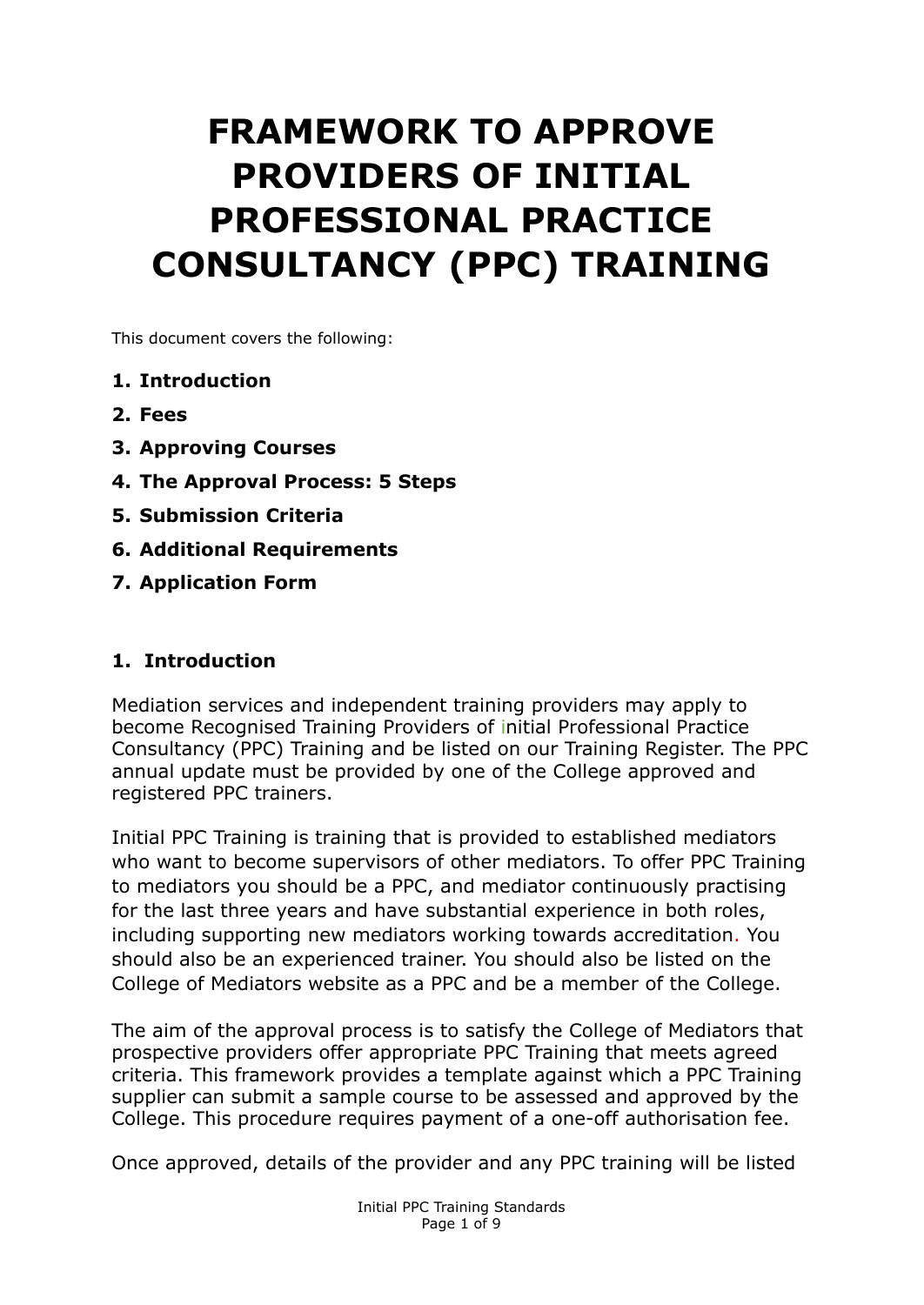on the College website.

The course may be conducted either online or face to face (Please see COM - COVID Guidance) for reference.

Continued authorisation may be subject to routine monitoring by the College of satisfactory mediator feedback and continued compliance with terms and conditions. You should be able to demonstrate that you have a complaints procedure in place to deal with issues at a local level initially. However, if the College receives a complaint or has concerns about any PPC provision/provider, the Professional Standards Committee (PSC) will investigate promptly and may act, which may include withdrawal of college authorisation, where necessary.

#### **2. Fees**

The Costs of registering as an approved initial PPC Training supplier and maintaining this are as follows:

- Application Fee: a one-off payment of £110
- Annual Registration Fee of £110

## **3. Approving Courses**

Applicants are requested to send in the application form included in this document together with supporting information to the College of Mediators for assessment.

- a) If the course has not been run previously and it is assessed as satisfactory, provisional approval status is awarded to deliver **one** course. Evaluations of the course by trainees and trainers are to be sent to the College within two weeks of the completion of the first run of the course. Final approval will be subject to a good standard of participant evaluation (for example, all or most participants rating the course as good or better and meeting learning objectives).
- b) If the course has been run previously for delegates who are experienced mediators, within the six-month period prior to the application, providers may submit the participants' evaluation forms and, if they are of a good standard, may be approved immediately.

#### **4. The Approval Process**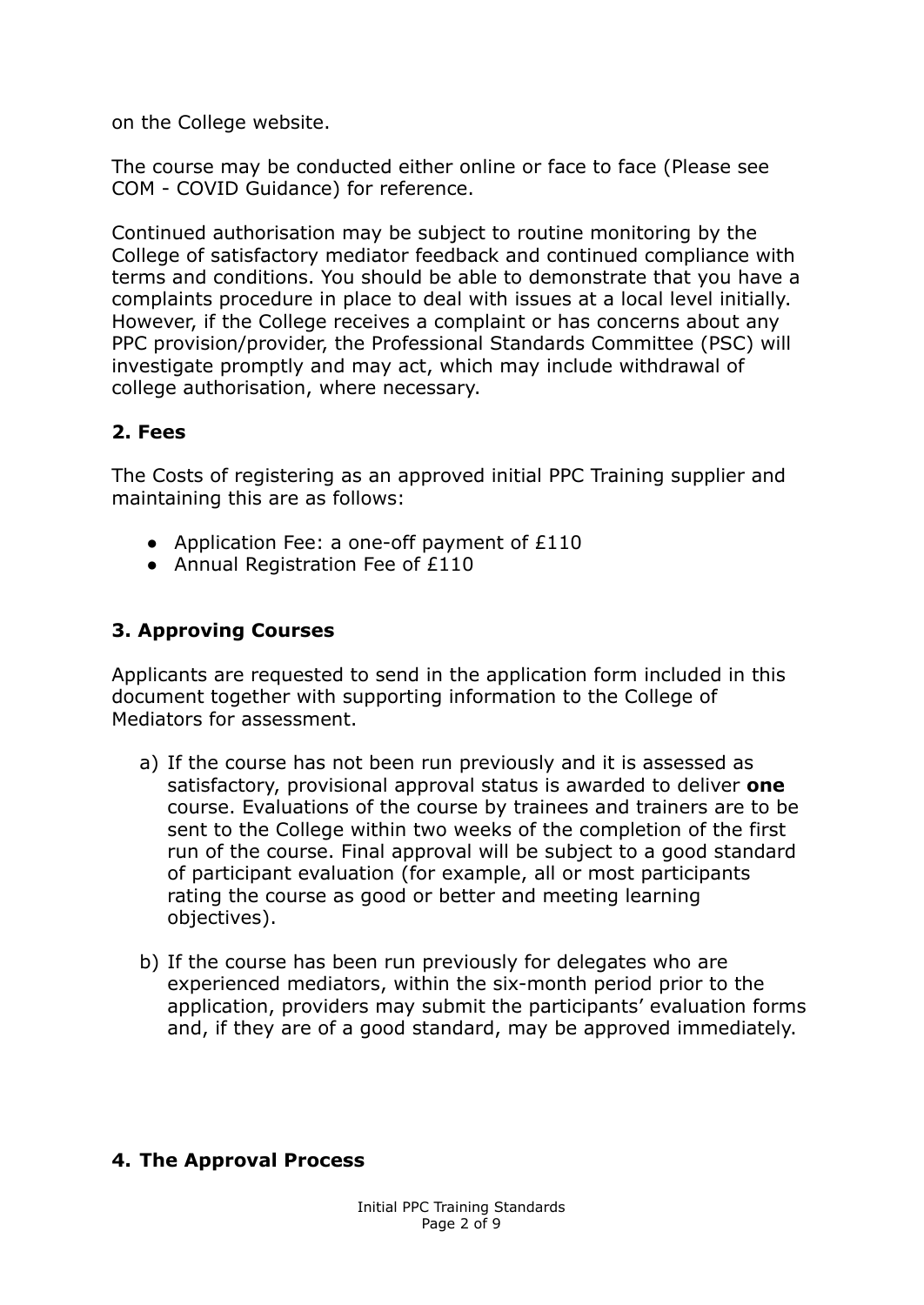**Step 1:** Please send an initial e-mail, marked 'College PPC Training Approval', to the College of Mediators indicating your wish to apply: College of Mediators: [admin@collegeofmediators.co.uk](mailto:admin@collegeofmediators.co.uk)

**Step 2:** You will receive a response within one week acknowledging your wish to apply.

**Step 3**: Two assessors will be appointed from our panel within two weeks of your initial enquiry. You will be notified of this and requested to send your application electronically to the College. If the applicant is known to members of the panel, care will be taken to ensure no conflict of interest and, if necessary, an external advisor may be asked to act as an assessor.

**Step 4:** Please send a copy of the application form, with the relevant documents, by email to the College, together with your cheque or invoice request.

**Step 5:** Your application will be checked by each assessor individually against the requirements for approval. The assessors will then confer to decide on a recommendation.

**Step 6**: A recommendation will be made within four weeks of the submission of your material, and you will receive notification.

Options for recommendation are:

- A. Approval
- B Approval after meeting stipulated conditions
- C No approval (with reasons clearly stated)

Applicants may appeal to the Chair of the College of Mediators (or Vice-chair if Chair is unavailable, or, if there is a potential conflict of interest, another suitably qualified person, as identified by the Board) if they are unhappy with the decision. This decision, which shall be final, will be delivered within two weeks.

The assessor panel will monitor approved mediation training courses and may require further specific evidence, on a random basis, that quality is being maintained.

# **5.Submission Criteria**

To gain approval as PPC Training supplier applicants are requested to submit details of one course which can demonstrate the following criteria: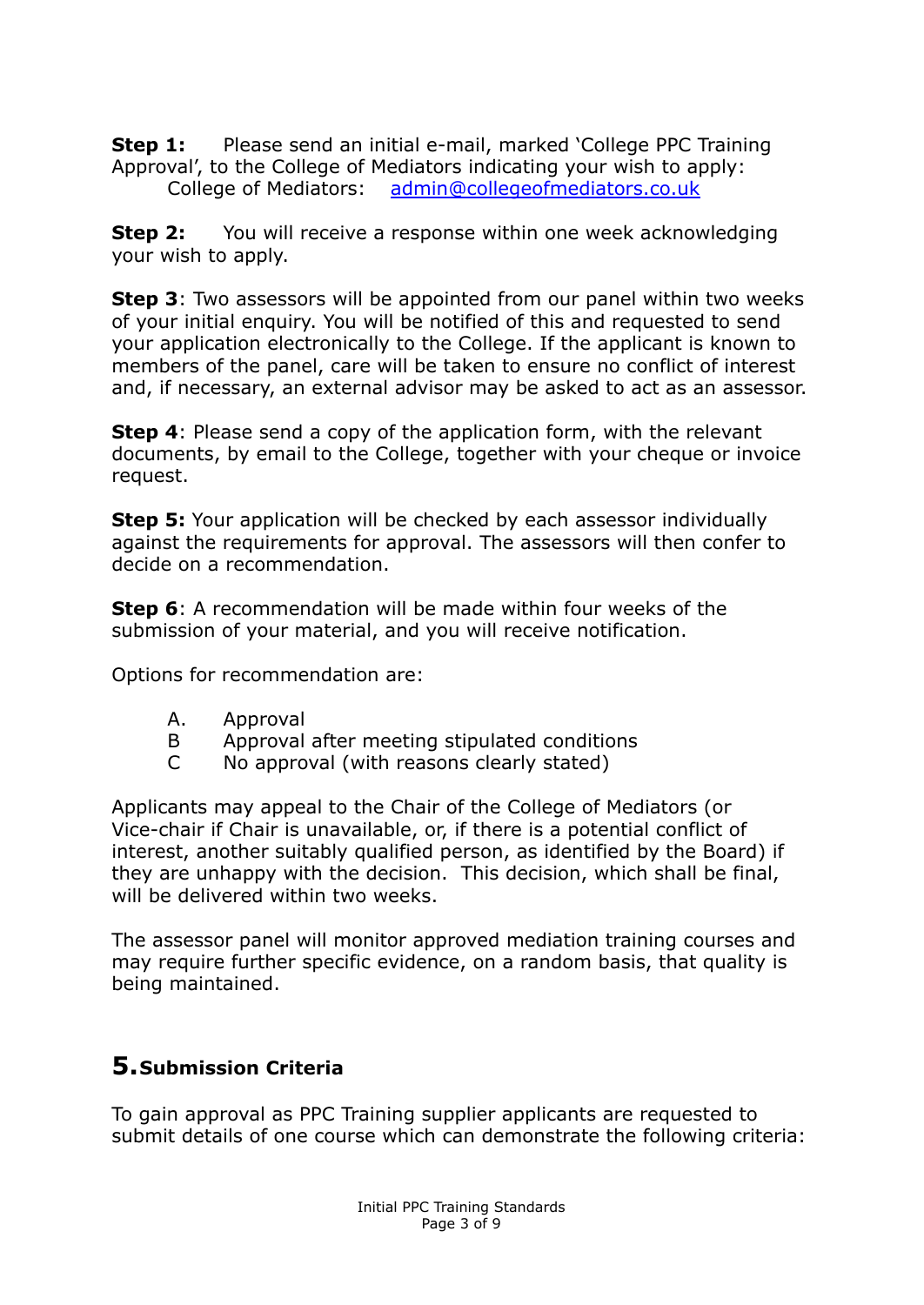- 1. Overall aims and objectives of courses must be stated explicitly and must show the relevance and applicable PPC practice and professional development
- 2. There should be clear learning outcomes detailing the knowledge understanding and skills developed that will be gained and what should be achieved on completion,
- 3. Any participant on the course must be supported by their PPC and be a member of their relevant MO. The training supplier should seek written confirmation of this from each participant's PPC.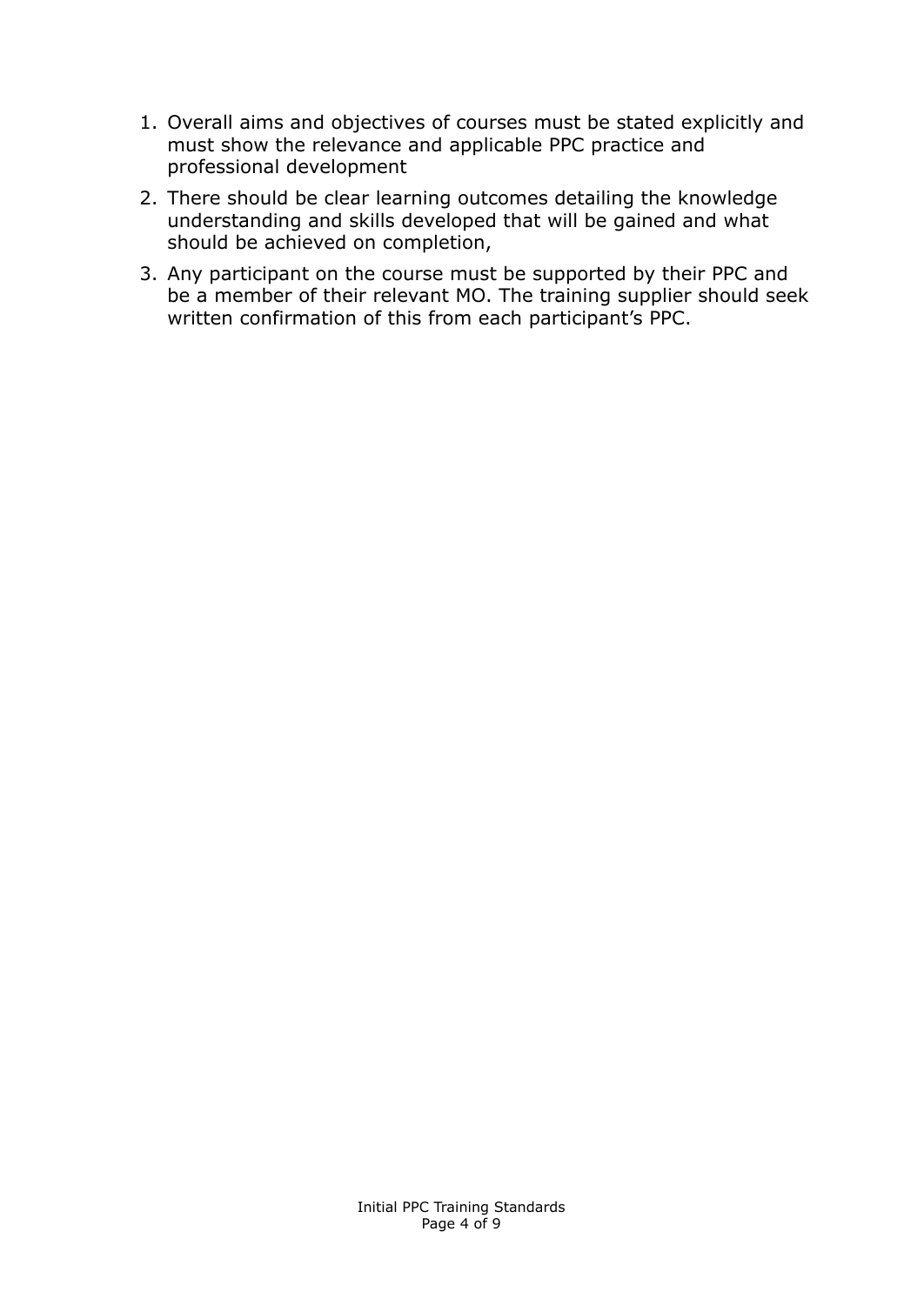#### **4. Courses must provide up-to-date coverage of the following topics:**

- The roles and responsibilities of the PPC, in relation to general practice and to accreditation, reaccreditation and complaints.
- Implications of the COM Code of Practice, professional competence standards, and complaints procedure in relation to the PPC role.
- Understanding and applying the COM PPC Code of Practice and guidance
- Approaches and models of Supervision which recognise and address the differing needs of new and experienced mediators, including reflective practice
- The role of the PPC in safeguarding procedures and screening processes.
- Understanding the power imbalances which may exist in the relationship between PPC and supervisee (and between mediator and clients) based on societal inequalities, with reference to the College's Policy for Diversity and Inclusive Practice
- Balancing supporting aspects of the role with the need to maintain professional standards and public protection
- Potential conflicts within the PPC role and matters that the PPC cannot take responsibility for
- Resources and support for undertaking the role
- Contracting and insurance
- Ongoing professional requirements as a PPC.
- 5. Names, qualifications and experience of trainers must be clearly stated.
- 6. The course must include an assessment of each participant's understanding of the topics covered, which must be passed before the participant can be registered as a PPC. The format of this assessment is open to providers; it could for instance take the form of short written answers, response to case-studies, or an online or an assessed role play. If the assessment is conducted verbally, the provider will need to keep a record of the discussion signed by the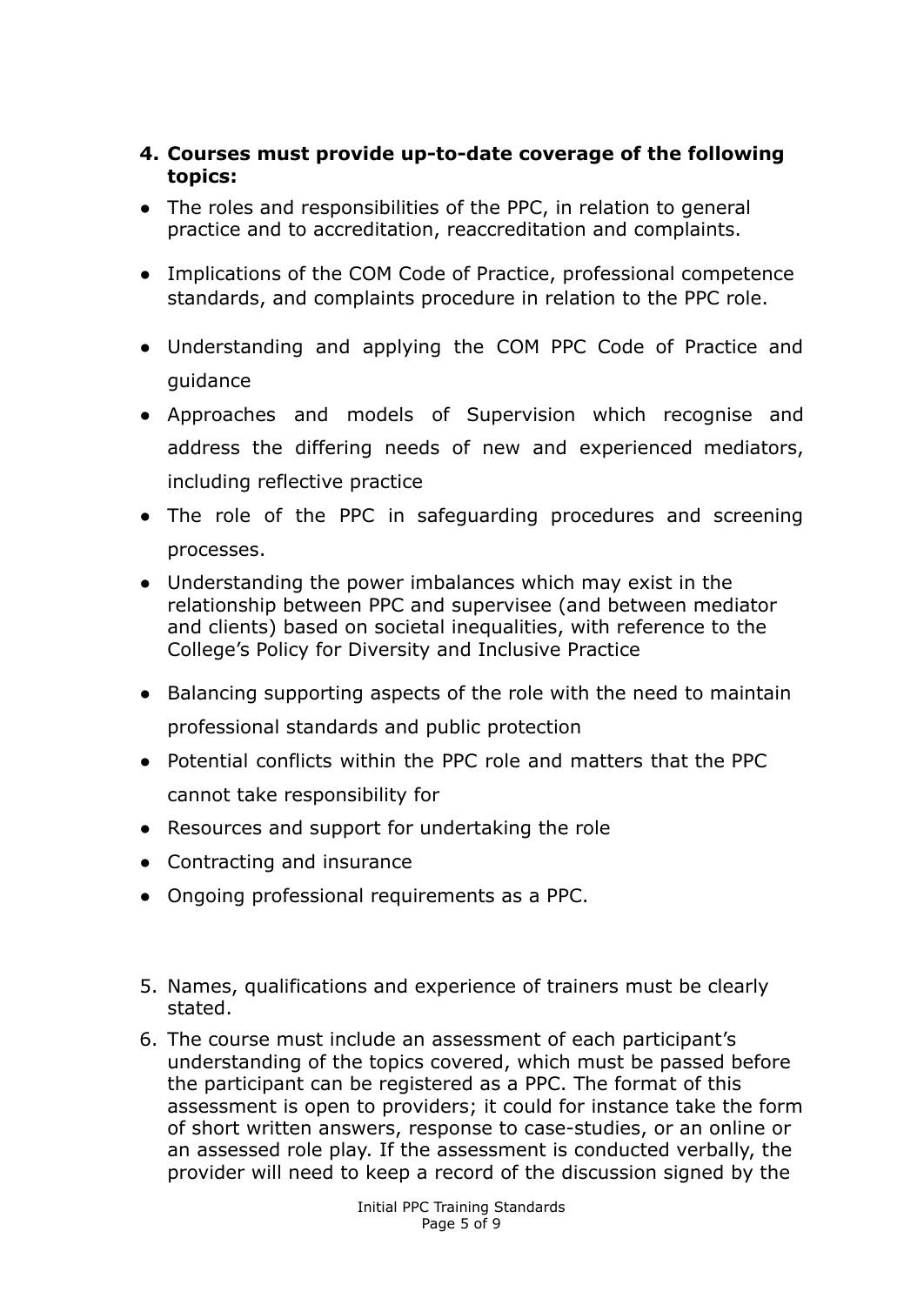trainer and the participant; if operated remotely, the provider must ensure that the prospective PPC's identity is authenticated, for instance by having the test witnessed by his or her PPC or administered by a responsible and impartial person. Participants should produce a personal Learning and Development plan, with reflections on their learning from the course and an outline of how they plan to develop their skills & knowledge as a PPC, including future training needs.

#### **6. Additional Requirements for the delivery of Training**

There are further practical requirements necessary for the delivery of PPC training listed below. Please indicate in your application how you will implement these requirements and include samples where this is relevant (e.g., sample registers, evaluation forms, certificates etc.):

PPC Training providers must -

- 1. Keep a record of the attendees of each course ensuring that any names of non-attendees are not included
- 2. Provide and ensure collection of course evaluation forms, which can evidence the achievements of the course aims and learning outcomes.
- 3. Provide a certificate of attendance, including the date the course ran, for each participant who successfully completes the course.
- 4. Provide evidence of the analysis and monitoring of these forms on a regular basis, a summary of which should be submitted to the College of Mediators annually. (If the PPC event is a one off then this analysis should be provided for that event.)
- 5. Provide written evidence of participants' attendance e.g., a register signed by participants and/or copies of trainer certificates verifying that the participant attended the complete programme. This should include the date of the event for attendance.
- 6. Demonstrate the use of a range of training methods, including skills practice
- 7. Provide a venue conducive to learning" (unless the course is online)
- 8. Provide training material which is factually accurate and of high-quality presentation. Proper attribution of the handouts to source/author and evidence that permission has been given for reproduction/use.
- 9. Provide evidence of the means of assessment
- 10. Show evidence that the main learning points are covered during the training and backed up in any written materials/handouts (for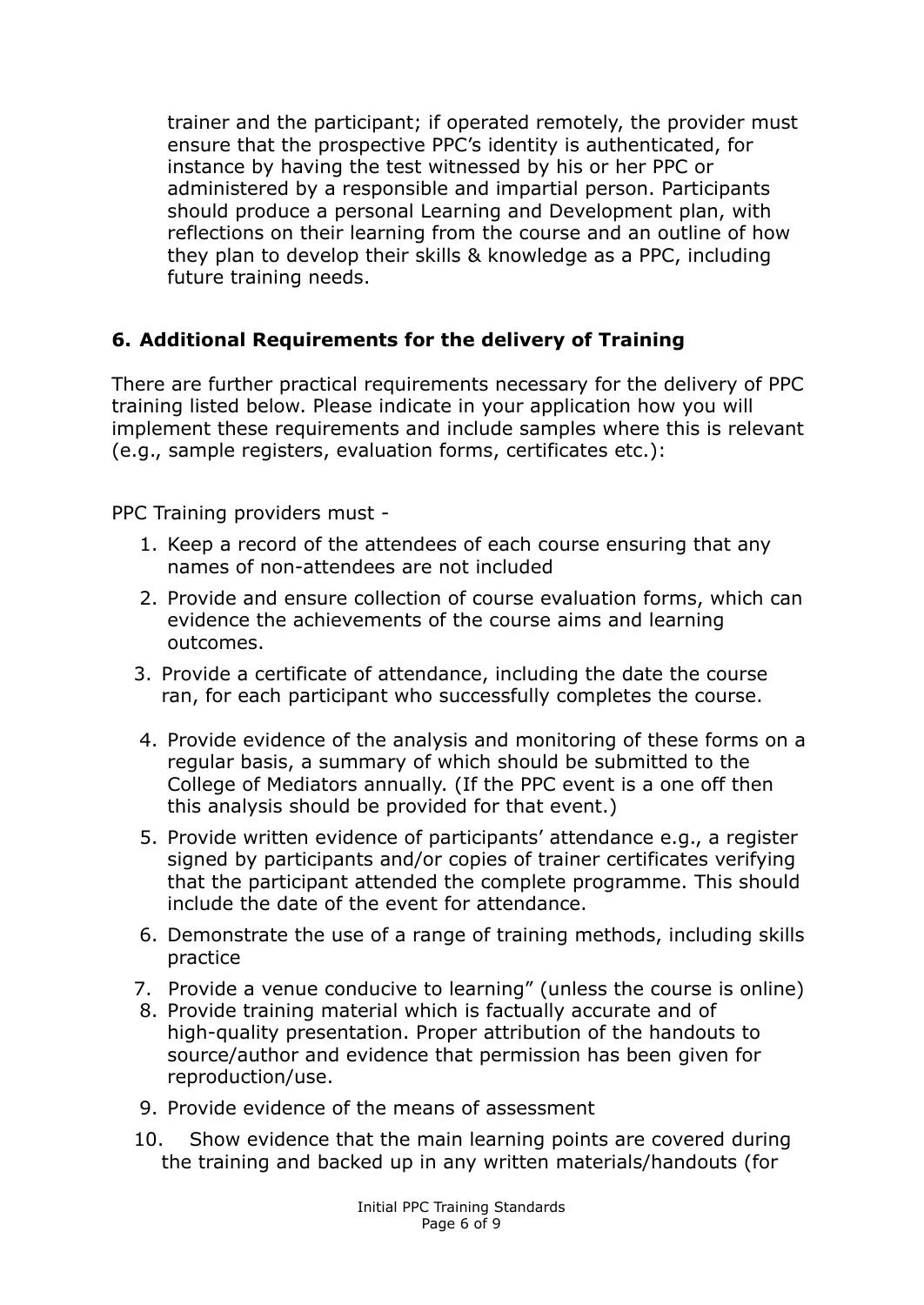example, by providing a trainer plan).

11. Provide evidence of the complaint's procedure in place to respond to issues that arise at a local level.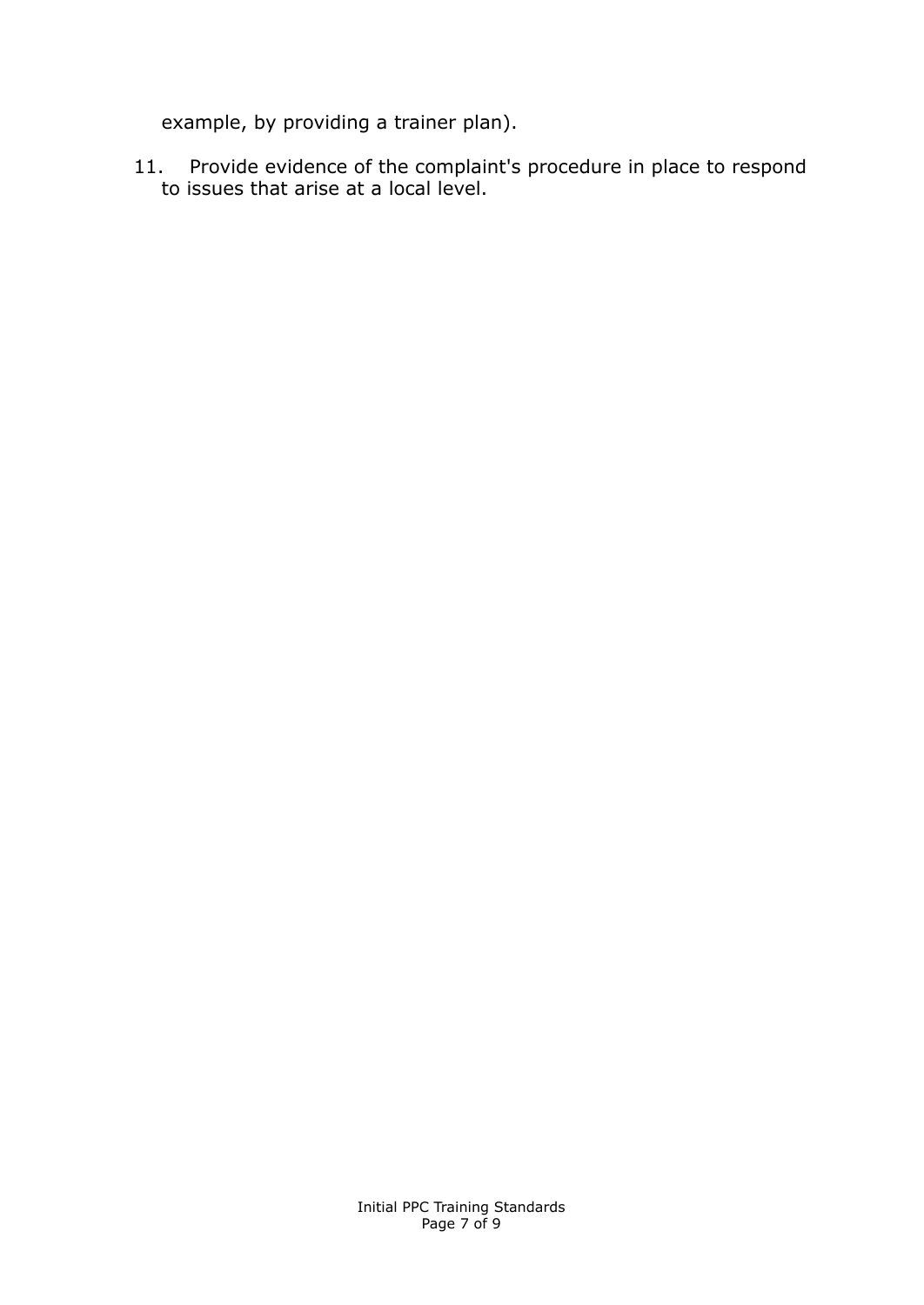# **7. APPLICATION FORM TO APPROVE PROVIDERS OF PROFESSIONAL PRACTICE CONSULTANCY (PPC) TRAINING**

Name:

Address:

Tel: E-mail:

**The applicant is** *(please circle):* Mediation Service Training Organisation Other *(please describe):*

# **Status** *(please tick):*

A first application for a new course yet to run

◻ A first application for a course that has previously been delivered

## **Fee enclosed***:*

The Fee for training approval is £110.

- $\Box$  I enclose a cheque for £110 ( Cheques payable to College of Mediators)
- ◻ I would like to pay by BACS
- ◻ Please invoice for £110, quoting Purchase Order

# **Checklist**

Please confirm you have included the following for the course you are submitting:

A list of the course aims objectives and learning outcomes.

A copy of the course programme

Details of the learning levels.

Details of trainers/speaker's names and relevant qualifications

Summary of the trainer's relevant experience and knowledge of the role of PPC and of the legal and ethical requirements in the area of mediation for which this course is offered.

Details of any specific entry criteria and/or assessment procedures Set of course materials including exercises, handouts, trainer plans Sample forms including registers, evaluation forms, certificates etc. Details of venues, accessibility and training methods used